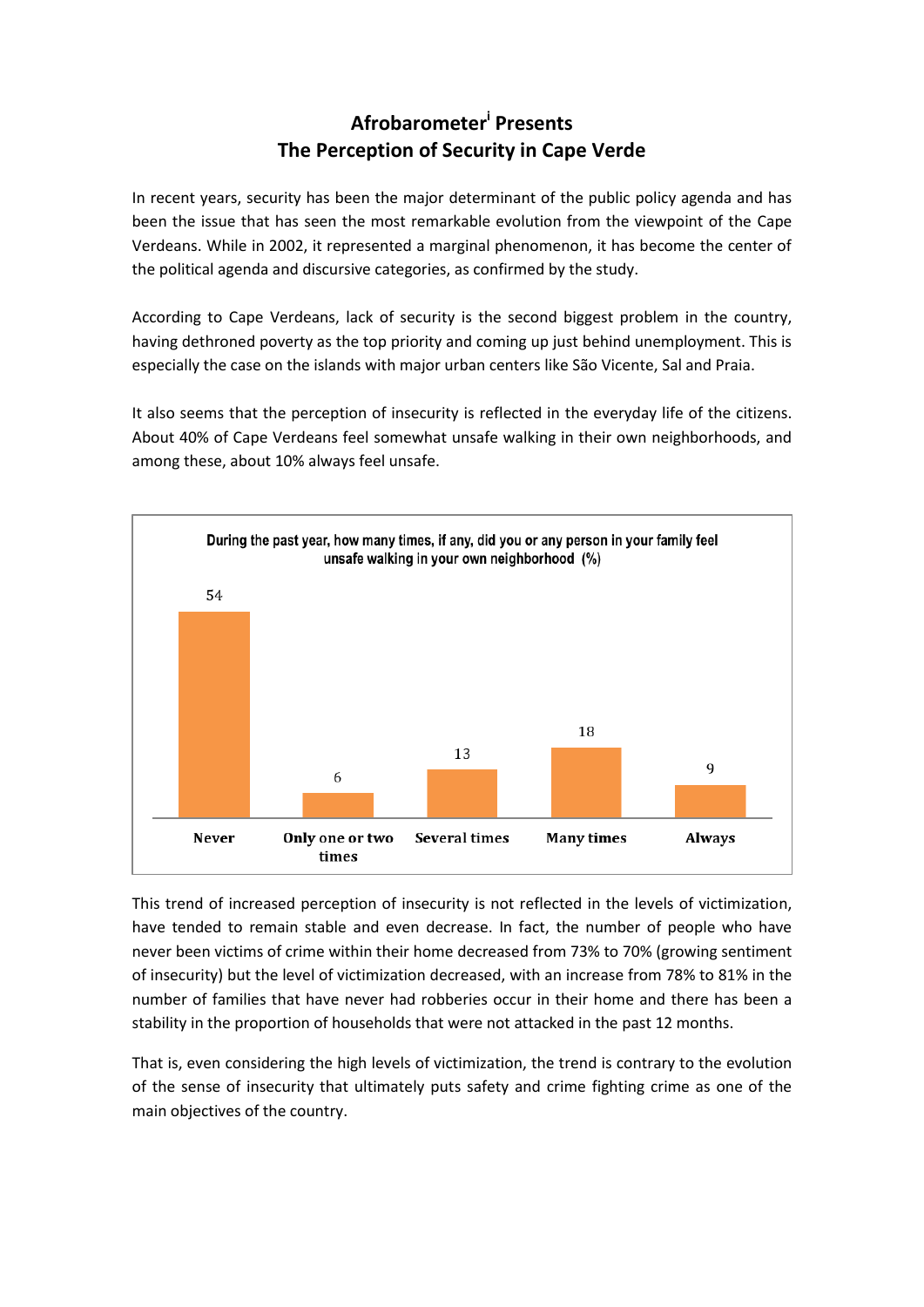

Among the victims of crimes last year, more than half (54%) did not report the incident to the police. The main reasons for this attitude are related to the fact that the victim feared repercussions from the attacker (45%), that the police did not take into account the complaints (15%) or that the policy would be unable to do anything (11%).



However, 90% of respondents believe that if they did ask for assistance, the first place they would go would be the police.

This attitude is understandable since 97% confirmed having never paid criminals or gangs in exchange for protection.